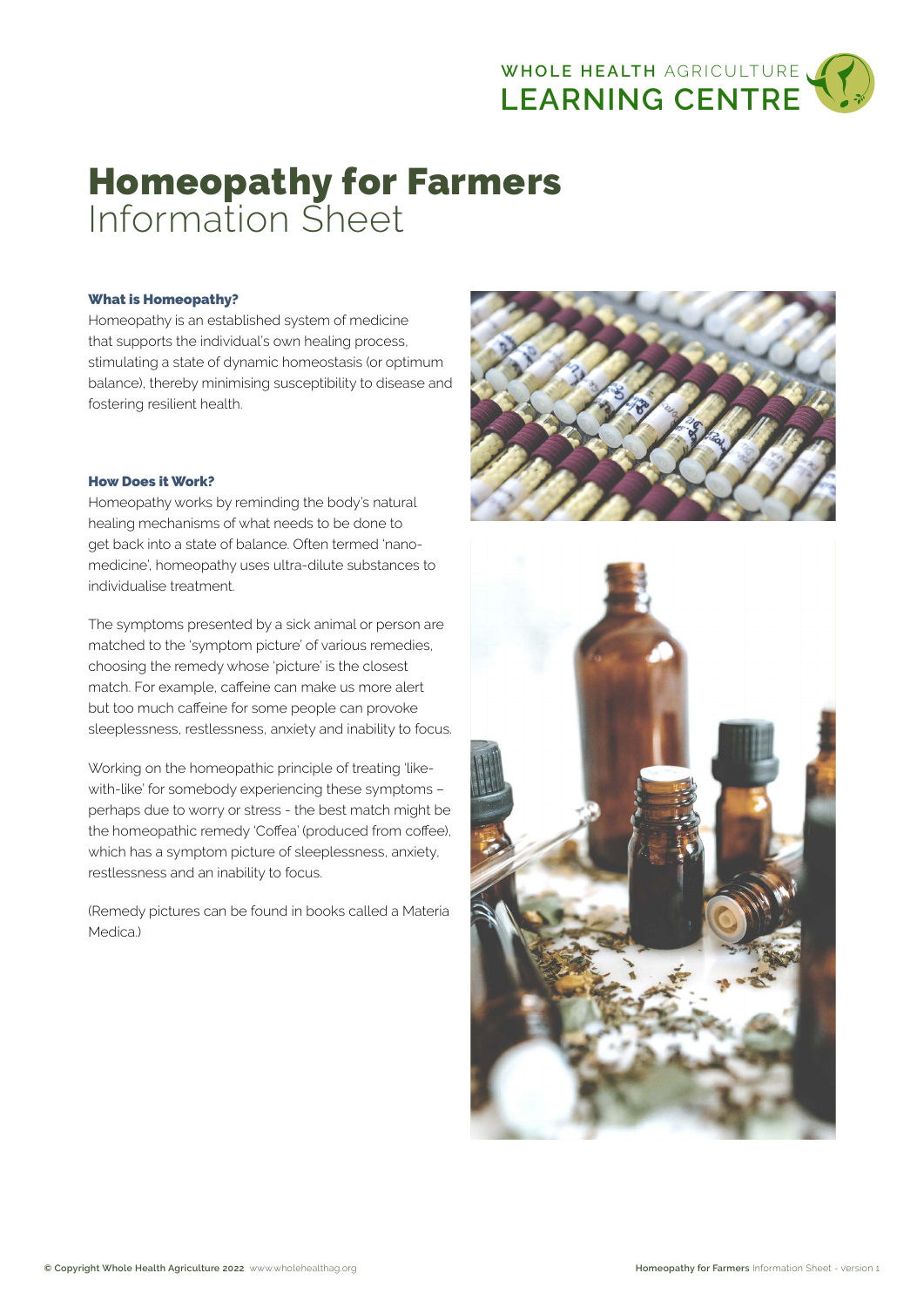

# How Can it Help Farmers?

It can mitigate stress in routine events where conventional veterinary options have little to offer; events that we take for granted such as weaning, tail ringing, castration, routine examination, separation etc - which can result in loss of condition or production. It can also improve herd vitality so that animals are more resistant to stress, infectious disease and parasites, and therefore thrive better.

Many farmers use homeopathy for infections. The chart is taken from our survey with over 200 farmers, [Alternative](https://wholehealthag.org/survey)  [Approaches to Livestock Health,](https://wholehealthag.org/survey) and shows responses to the question: '*What Conditions Have You Treated Successfully Without Antibiotics?*'. The blue bar shows the responses for homeopathy.

# Conditions treated successfully without antibiotics